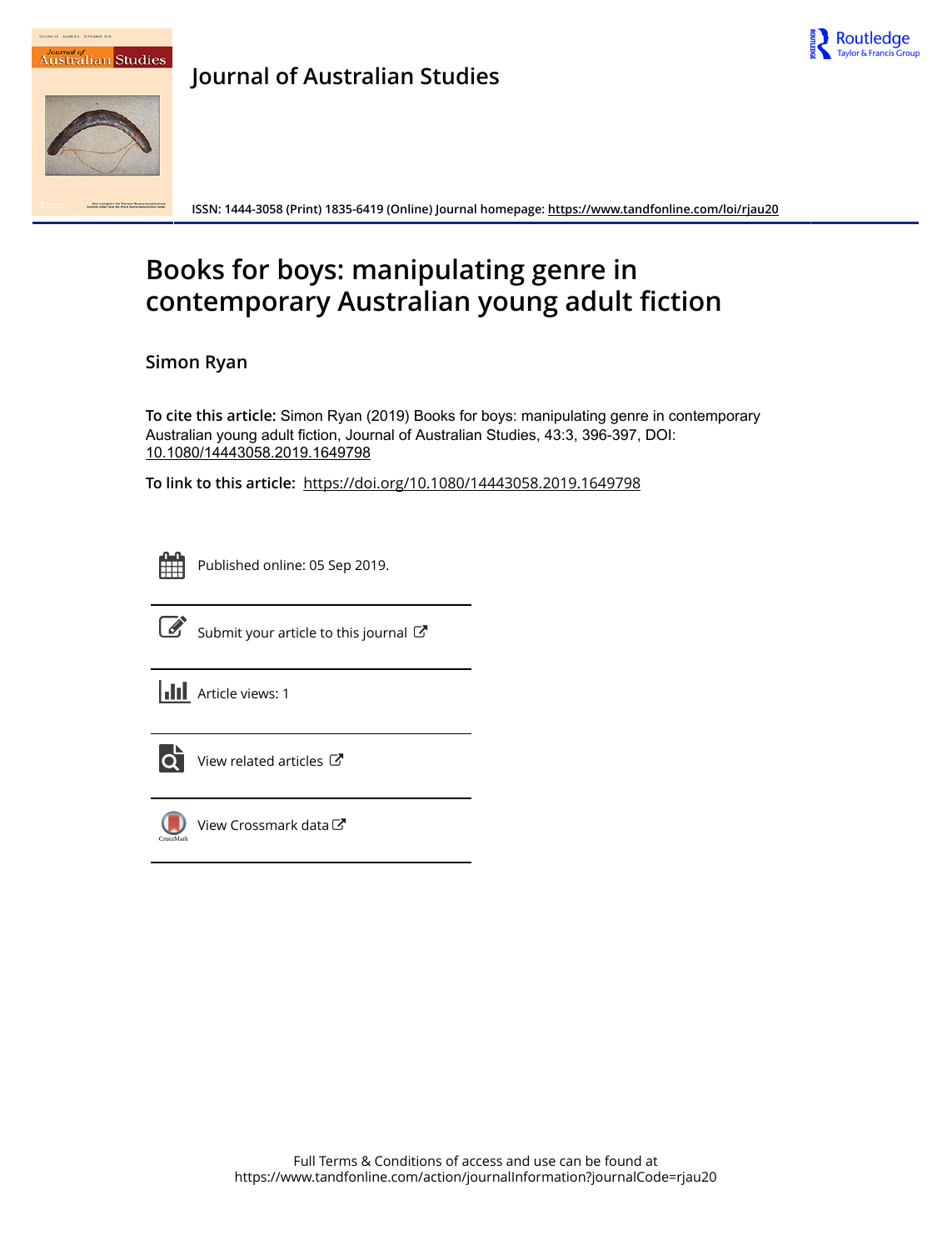the play's, both films attested that the bonds between husband and wife were stronger than the closeness between men.

> Kosmas Tsokhas Independent Scholar [kosmas.tsokhas@bigpond.com](mailto:kosmas.tsokhas@bigpond.com)

© 2019 Kosmas Tsokhas https://doi.org/10.1080/14443058.2019.1649797 Check for updates

## Books for boys: manipulating genre in contemporary Australian young adult

fiction, by Troy Potter, Trier, Wissenschaftlicher Verlag Trier, 2018, vii + 195 pp.,  $629.50$ (paperback), ISBN 978-3-868-21760-5

For the last 30 years, we have been warned that there is a crisis with boys' reading skills. This is usually located within a larger panic about the perceived decline in general academic skills amongst boys. This again often mutates into conservative jeremiads against the "war on boys", where natural masculinity is being drained away by an ill-defined but nevertheless pervasive conspiracy against clear gender roles. The way to get boys reading again, so these observers argue, is to reintroduce them to "manly" tomes such as Kipling's Captains Courageous, Twain's Huck Finn and Hinton's The Outsiders. As Troy Potter's Books for Boys notes, even governmental agencies are forced into proposing reading matter which it is presumed will interest typical boys—action, mystery, fantasy and detective fiction are mentioned (3). Dealing with the perceived crisis inevitably becomes a policing of gender roles and these genres develop a reciprocal relationship with the reader, both responding to and producing masculinity norms. Problems emerge, however, when these books promote masculine ideals that are white, able-bodied, heterosexual and working class.

Australian productivity in the fields of children's and young adult literature is so prodigious that the life cycle of novels can be completed before they are ever reviewed, let alone subject to a thorough analysis. Boys for Books engages in a deeply insightful and detailed set of readings of novels which, though successful in terms of receiving literary prizes, have not always been subject to a literary critical gaze. Troy Potter has offered a set of interpretations that fully engage with the complexity of the material. He argues that many YA novels directed towards male readers seem to re-establish normative gender roles with physically strong, heterosexual protagonists overcoming obstacles. But his voice is not that of the censorious lecturer offering disapproval. Instead, Potter acknowledges that many of the books show real character changes, including the development of empathy, respect for others and co-operation, even while the books are operating within the framework of essentialising masculine behaviours.

Potter notes the difficulties of writing any novel critical of the Anzac mythology, particularly given the Howard government's investment in the militarisation of history teaching and the publishing industry's sensitivities to these political realities (56–7). Nevertheless, recent novels such as Robert Newton's When We Were Two can at least engage with more modern perspectives on soldiers including sentimentalising them as tragic heroes, broken by their experience. The soldier protagonist of David Metzenthen's Boys of Blood and Bone is also sentimentalised, achieving a transcendentalising war time death, but his experience of was is refracted through modern understandings of trauma. These novels rework earlier conceptions of stoic masculinity, instead casting the boy soldiers as victims, yet still work to